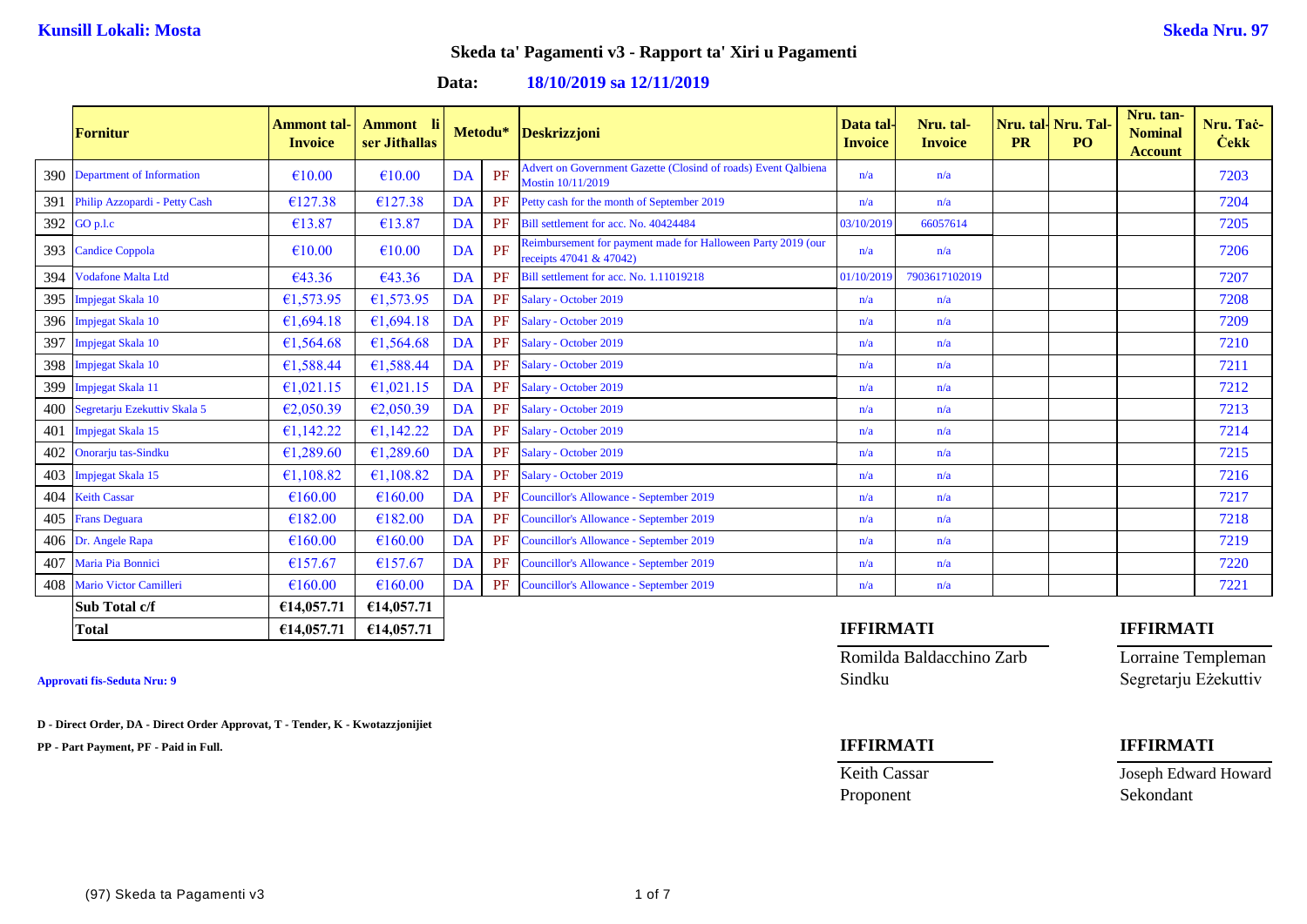## **Data: 18/10/2019 sa 12/11/2019**

|     | <b>Fornitur</b>                       | <b>Ammont</b> tal-<br><b>Invoice</b> | Ammont li<br>ser Jithallas |    | Metodu* | <b>Deskrizzjoni</b>                                                                                               | Data tal-<br><b>Invoice</b> | Nru. tal-<br><b>Invoice</b> | <b>PR</b> | Nru. tal   Nru. Tal<br>PO <sub>1</sub> | Nru. tan-<br><b>Nominal</b><br><b>Account</b> | Nru. Tac-<br><b>Cekk</b> |
|-----|---------------------------------------|--------------------------------------|----------------------------|----|---------|-------------------------------------------------------------------------------------------------------------------|-----------------------------|-----------------------------|-----------|----------------------------------------|-----------------------------------------------|--------------------------|
|     | 409 Rachel Abela                      | €160.00                              | €160.00                    | DA | PF      | Councillor's Allowance - September 2019                                                                           | n/a                         | n/a                         |           |                                        |                                               | 7222                     |
|     | 410 Romilda Baldacchino Zarb          | €104.01                              | €104.01                    | DA | PF      | Councillor's Allowance - September 2019                                                                           | n/a                         | n/a                         |           |                                        |                                               | 7223                     |
|     | 411 Joseph Gatt                       | €157.67                              | €157.67                    | DA | PF      | Councillor's Allowance - September 2019                                                                           | n/a                         | n/a                         |           |                                        |                                               | 7224                     |
| 412 | <b>Christopher Grech</b>              | €226.34                              | €226.34                    | DA | PF      | Councillor's Allowance - September 2019                                                                           | n/a                         | n/a                         |           |                                        |                                               | 7225                     |
|     | 413 Shirley Abela                     | €157.67                              | €157.67                    | DA | PF      | Councillor's Allowance - September 2019                                                                           | n/a                         | n/a                         |           |                                        |                                               | 7226                     |
|     | 414 Aiken Zerafa                      | €160.00                              | €160.00                    | DA | PF      | Councillor's Allowance - September 2019                                                                           | n/a                         | n/a                         |           |                                        |                                               | 7227                     |
|     | 415 Joseph Edward Howard              | €160.00                              | €160.00                    | DA | PF      | Councillor's Allowance - September 2019                                                                           | n/a                         | n/a                         |           |                                        |                                               | 7228                     |
|     | 416 Mikhail Micallef                  | €160.00                              | €160.00                    | DA | PF      | Councillor's Allowance - September 2019                                                                           | n/a                         | n/a                         |           |                                        |                                               | 7229                     |
| 417 | <b>Commissioner of Inland Revenue</b> | €4,836.92                            | €4,836.92                  | DA | PF      | NI & FSS for October 2019                                                                                         | n/a                         | n/a                         |           |                                        |                                               | 7230                     |
|     | 418 Marigold Foundation               | €294.00                              | €294.00                    | DA | PF      | Donation collected during Buffet Breakfast organized by councillor<br>Rachel Abela responsible for Social Welfare | 08/10/2019                  | n/a                         |           |                                        |                                               | 7231                     |
| 419 | <b>ARMS Ltd</b>                       | €24.05                               | €24.05                     | DA | PF      | Bill settlement for acc. No 411000062031                                                                          | 24/10/2019                  | 28705324                    |           |                                        |                                               | 7232                     |
| 420 | <b>ARMS Ltd</b>                       | €312.62                              | €312.62                    | DA | PF      | Bill Settlement for acc. No 101000205857                                                                          | 22/10/2019                  | 28704788                    |           |                                        |                                               | 7233                     |
| 421 | Philip Azzopardi - Petty Cash         | €207.16                              | €207.16                    | DA | PF      | Petty cash for the month of October 2019                                                                          | n/a                         | n/a                         |           |                                        |                                               | 7234                     |
|     | Canx                                  | $\epsilon$ <sub>0.00</sub>           | $\epsilon$ 0.00            |    |         | Canx                                                                                                              | Canx                        | Canx                        |           |                                        |                                               | 7235                     |
| 422 | GO p.l.c                              | €23.62                               | €23.62                     | DA | PF      | Bill settlement of acc. No. 40779529                                                                              | 04/11/2019                  | 66325032                    |           |                                        |                                               | 7236                     |
|     | 423 Adrian Mifsud                     | €472.00                              | €472.00                    | K  | PF      | <b>Data Protection Officer Services October 2019</b>                                                              | 30/10/2019                  | Mostal-0007                 |           |                                        | 3190                                          | 7237                     |
| 424 | Anna Maria Grech                      | €510.00                              | €1,530.00                  |    | PF      | Youth Work Services July 2019                                                                                     | 14/10/2019                  | Mosta LC 07/19              |           |                                        | 3365                                          | 7238                     |
| 425 | Anna Maria Grech                      | €510.00                              |                            |    | PF      | <b>Youth Work Services August 2019</b>                                                                            | 14/10/2019                  | Mosta LC 08/19              |           |                                        | 3365                                          | 7238                     |
|     | 426 Anna Maria Grech                  | €510.00                              |                            |    | PF      | Youth Work Services for September 2019                                                                            | 14/10/2019                  | Mosta LC 09/19              |           |                                        | 3365                                          | 7238                     |
|     | Sub Total c/f                         | €8,986.06                            | €8,986.06                  |    |         |                                                                                                                   |                             |                             |           |                                        |                                               |                          |
|     | Sub Total b/f                         | €14,057.71                           | €14,057.71                 |    |         |                                                                                                                   |                             |                             |           |                                        |                                               |                          |

**D - Direct Order, DA - Direct Order Approvat, T - Tender, K - Kwotazzjonijiet**

**PP - Part Payment, PF - Paid in Full. IFFIRMATI IFFIRMATI**

# **Total €23,043.77 €23,043.77 IFFIRMATI IFFIRMATI**

Romilda Baldacchino Zarb Lorraine Templeman Approvati fis-Seduta Nru: 9 Sindku Segretarju Eżekuttiv

Proponent Sekondant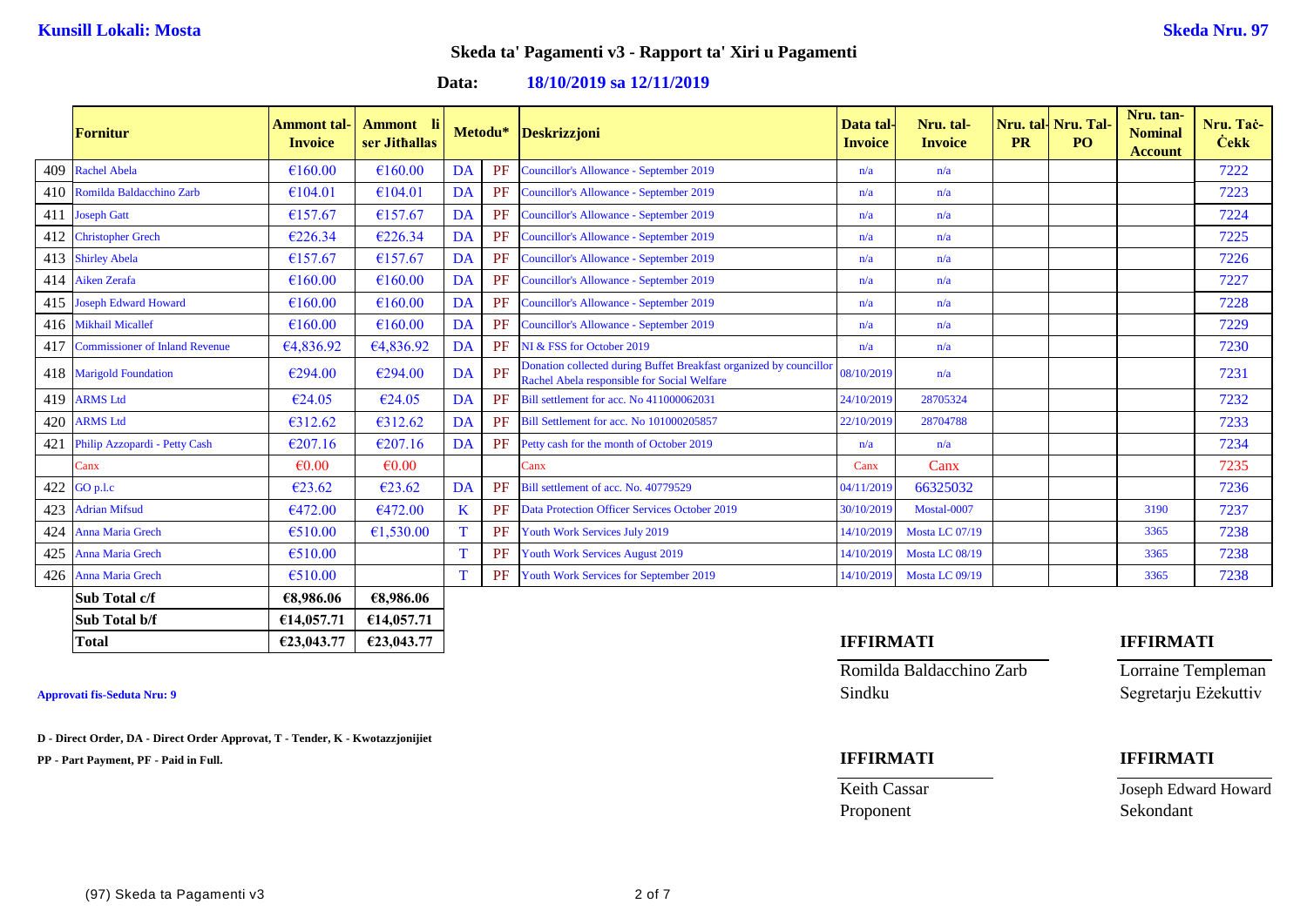**Data: 18/10/2019 sa 12/11/2019**

|     | <b>Fornitur</b>                    | Ammont tal·<br><b>Invoice</b> | <b>Ammont</b> li<br>ser Jithallas |    | Metodu* | <b>Deskrizzjoni</b>                                                                                                                                              | Data tal<br><b>Invoice</b> | Nru. tal-<br><b>Invoice</b> | <b>PR</b> | Nru. tal- Nru. Tal-<br>PO. | Nru. tan-<br><b>Nominal</b><br><b>Account</b> | Nru. Taċ-<br><b>Cekk</b> |
|-----|------------------------------------|-------------------------------|-----------------------------------|----|---------|------------------------------------------------------------------------------------------------------------------------------------------------------------------|----------------------------|-----------------------------|-----------|----------------------------|-----------------------------------------------|--------------------------|
| 427 | C H Formosa Company Ltd.           | €6,180.70                     | €6,180.70                         |    | PF      | Rent for Day Centre 7/8/2019 - 6/11/2019 and Garage 23/8/2019<br>22/11/2019                                                                                      | 21/08/2019                 | Car/3/19                    |           |                            | 3364/2400                                     | 7239                     |
|     | 428 Charles Gauci                  | €275.00                       | €275.00                           | D  | PF      | Removing illegally dumped construction waste a non urban road<br>off in Triqtaz-Zejfa & removal of bags with construction waste<br>bricks from garage in Zokrija | 10/10/2019                 | $\overline{7}$              |           | 148-19                     | 3050                                          | 7240                     |
| 429 | <b>Clinton Sammut</b>              | €60.00                        | €60.00                            | D  | PF      | 2 participants for First Aid Courses + AED Traning                                                                                                               | 13/05/2019                 | 006/19                      |           |                            | 3340                                          | 7241                     |
| 430 | <b>Community Workers Scheme</b>    | €70.21                        | €70.21                            | DA | PF      | Overtime duties performed by M. Agius on the 16th September                                                                                                      | 07/08/2019                 | 348/2019                    |           |                            | 3190                                          | 7242                     |
| 431 | <b>CSD Office Supplies</b>         | €264.62                       | €264.62                           | D  | PF      | Photocopy paper, files and poster tubes                                                                                                                          | 24/10/2019                 | 13460                       |           | 1896                       | 2620                                          | 7243                     |
| 432 | <b>Director General - CMD</b>      | € $60.00$                     | €60.00                            | D  | PF      | Removal of dead animal (decomposing) in Triq il-Htajriet                                                                                                         | 28/10/2019                 | <b>MJCL-CMD</b><br>275/19   |           | 1902                       | 3050                                          | 7244                     |
|     | 433 E.J. Mangion                   | €1,350.00                     | €5,175.00                         | D  | PF      | Cleaning of culverts in Triq Baskal Buhagiar & Pjazza 16 ta'<br>Settembru                                                                                        | 17/10/2019                 | 17702                       |           | $145-19$                   | 3050                                          | 7245                     |
|     | 434 E.J. Mangion                   | €3,825.00                     |                                   | D  | PF      | Cleaning of culverts in the following streets Kbira, 15 T'Awwissu,<br>Awrora, Kurat Schembri, Nicolo Isouard, Anglu Gatt, Torri, Callus<br>& Vjal Ragusa         | 17/10/2019                 | 17701                       |           | 140-19                     | 3050                                          | 7245                     |
| 435 | <b>Ell's Urban Services</b>        | €6,275.09                     | €9,681.29                         |    | PF      | Various patching works as per bill 25 of DTR certifications                                                                                                      | 10/10/2019                 | 10                          |           |                            | 2310/002                                      | 7246                     |
| 436 | <b>Ell's Urban Services</b>        | €542.80                       |                                   |    | PF      | Transport of hard rock and lava from Zokrija garage to quarry                                                                                                    | 10/10/2019                 | 11                          |           | 1883                       | 3050                                          | 7246                     |
| 437 | <b>Ell's Urban Services</b>        | €350.00                       |                                   |    | PF      | <b>Bench for Ta' Mlit</b>                                                                                                                                        | 10/10/2019                 | 12                          |           | 1874                       | 7315                                          | 7246                     |
| 438 | <b>Ell's Urban Services</b>        | €2,513.40                     |                                   | T  | PF      | Cleaning Triq il-Bidnija both sides with machinery broom                                                                                                         | 10/10/2019                 | 13                          |           | 135-19                     | 3050                                          | 7246                     |
| 439 | <b>Galea Cleaning Solutions JV</b> | €10,680.00                    | €32,040.00                        | T  | PF      | Street sweeping for the month of July 2019                                                                                                                       | 24/09/2019                 | 160                         |           |                            | 3051                                          | 7247                     |
|     | 440 Galea Cleaning Solutions JV    | £10,680.00                    |                                   |    | PF      | Street sweeping for the month of August 2019                                                                                                                     | 24/09/2019                 | 161                         |           |                            | 3051                                          | 7247                     |
| 441 | <b>Galea Cleaning Solutions JV</b> | €10,680.00                    |                                   |    | PF      | Street sweeping for the month of September 2019                                                                                                                  | 24/09/2019                 | 162                         |           |                            | 3051                                          | 7247                     |
| 442 | <b>George Tonna</b>                | €190.00                       | €190.00                           | D  | PF      | 24 pieces of redwood for benches                                                                                                                                 | 16/10/2019                 | 19400825                    |           | 144-19                     | 2310/003                                      | 7248                     |
|     | 443 GO p.l.c                       | €41.30                        | €41.30                            | DA | PF      | <b>PABX Technical Call-out</b>                                                                                                                                   | 18/10/2019                 | 116435                      |           |                            | 3110                                          | 7249                     |
|     | Sub Total c/f                      | €54,038.12                    | €54,038.12                        |    |         |                                                                                                                                                                  |                            |                             |           |                            |                                               |                          |
|     | Sub Total b/f                      | €23,043.77                    | €23,043.77                        |    |         |                                                                                                                                                                  |                            |                             |           |                            |                                               |                          |

**D - Direct Order, DA - Direct Order Approvat, T - Tender, K - Kwotazzjonijiet**

**PP - Part Payment, PF - Paid in Full. IFFIRMATI IFFIRMATI**

Romilda Baldacchino Zarb Lorraine Templeman **Approvati fis-Seduta Nru: 9** Sindku Segretarju Eżekuttiv

## **Total €77,081.89 €77,081.89 IFFIRMATI IFFIRMATI**

Proponent Sekondant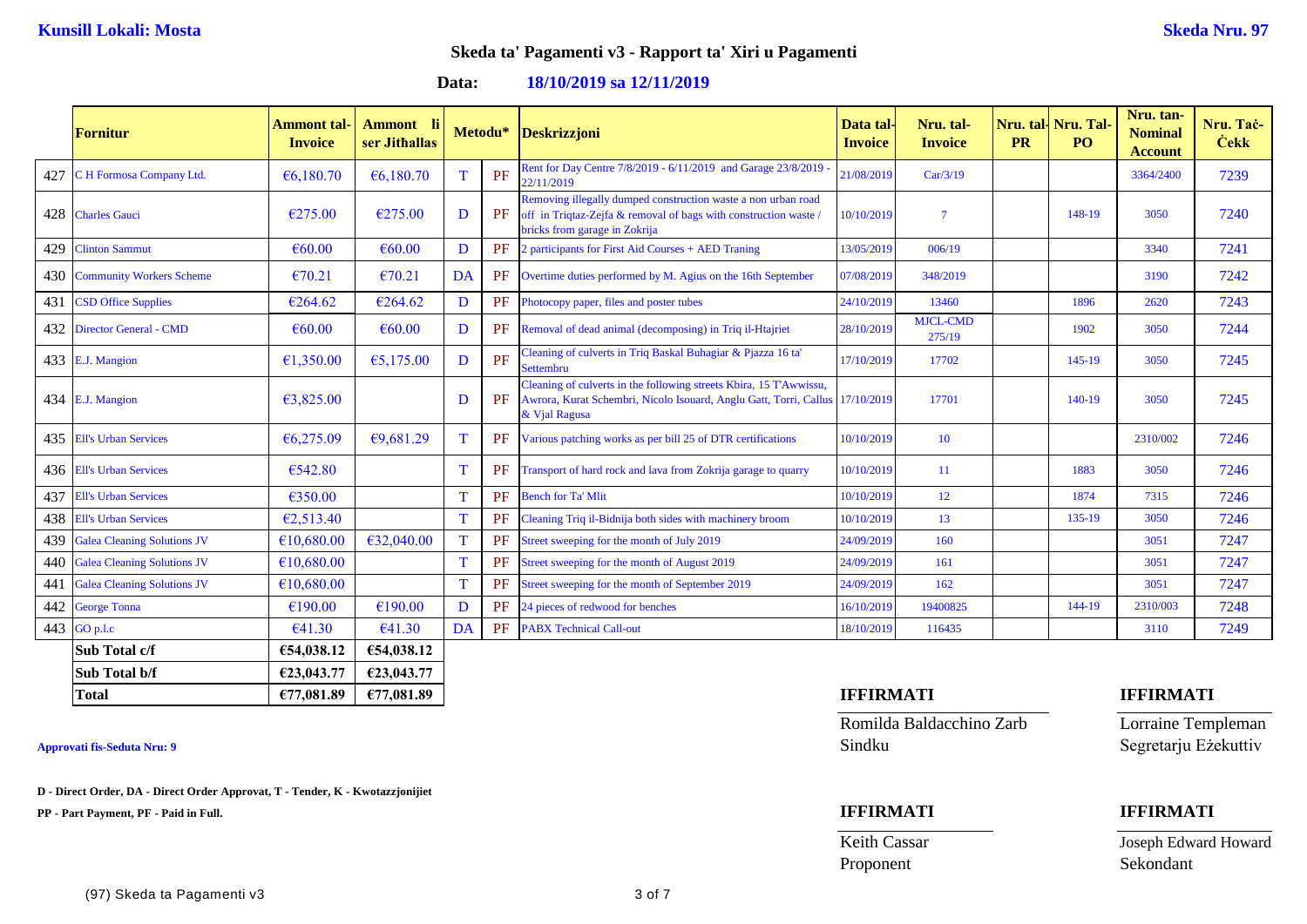**Data: 18/10/2019 sa 12/11/2019**

|     | <b>Fornitur</b>                   | <b>Ammont</b> tal-<br><b>Invoice</b> | <b>Ammont</b><br>ser Jithallas |             | Metodu* | <b>Deskrizzjoni</b>                                                                                         | Data tal<br><b>Invoice</b> | Nru. tal-<br><b>Invoice</b> | <b>PR</b> | <b>Nru. tall Nru. Tal</b><br>PO.  | Nru. tan-<br><b>Nominal</b><br><b>Account</b> | Nru. Tac-<br><b>Čekk</b> |
|-----|-----------------------------------|--------------------------------------|--------------------------------|-------------|---------|-------------------------------------------------------------------------------------------------------------|----------------------------|-----------------------------|-----------|-----------------------------------|-----------------------------------------------|--------------------------|
| 444 | Golden Gate Co. Ltd               | €53.69                               | €98.22                         | D           | PF      | <b>Drawning Containers</b>                                                                                  | 24/10/2019                 | 552943                      |           | 1897                              | 2620                                          | 7250                     |
| 445 | Golden Gate Co. Ltd               | €44.53                               |                                | D           | PF      | A4 Sheets 280gsm                                                                                            | 22/10/2019                 | 552757                      |           | 1891                              | 2620                                          | 7250                     |
|     | 446 JGC Limited                   | €1,067.90                            | €1,067.90                      |             | PF      | Gattardo bridge replacement of playing field in Gnien Reggie Cilia                                          | 28/10/2019                 | 10002387                    |           | 1820                              | 2310                                          | 7251                     |
| 447 | <b>Josef Borg</b>                 | €94.40                               | €94.40                         | D           | PF      | Removing Totem in Pjazza Rotunda incl. high up and disposal                                                 | 22/10/2019                 | 2279                        |           | 1900                              | 3050                                          | 7252                     |
| 448 | Koperattiva Tabelli u Sinjali     | €435.37                              | €4,115.02                      | T           | PF      | Road markings (Job sheet 16595) in Triq ic-Cinju                                                            | 02/09/2019                 | 25765                       |           | 129-19                            | 2365                                          | 7253                     |
|     | 449 Koperattiva Tabelli u Sinjali | €259.08                              |                                |             | PF      | Road markings (Job sheet 16594) in Triq Palazz ta' Kaspru,<br>Htajriet, Vjal l-Indipendenza & Triq ic-Cinju | 02/09/2019                 | 25766                       |           | 129-19                            | 2365                                          | 7253                     |
|     | 450 Koperattiva Tabelli u Sinjali | €280.44                              |                                | т           | PF      | Traffic sign (Job sheet 1398) in various signs in various streets                                           | 06/09/2019                 | 25779                       |           | 113/114/125<br>& 134-19           | 3059                                          | 7253                     |
| 451 | Koperattiva Tabelli u Sinjali     | €349.79                              |                                | Π           | PF      | Traffic signs (Job sheet 1399) in various signs in various streets                                          | 10/09/2019                 | 25780                       |           | 24/125/113/1<br>31/134/136-<br>19 | 3059                                          | 7253                     |
|     | 452 Koperattiva Tabelli u Sinjali | €2,573.74                            |                                |             | PF      | Road markings (Job sheet 16675) in Bidnija Road                                                             | 12/09/2019                 | 25764                       |           | 129-19                            | 2365                                          | 7253                     |
|     | 453 Koperattiva Tabelli u Sinjali | €216.60                              |                                |             | PF      | Road marking paint (Job no.16760) 2 Yellow & 1 Thinner                                                      | 23/09/2019                 | 25814                       |           | $146-19$ (part)                   | 2365                                          | 7253                     |
| 454 | Koperattiva Tabelli u Sinjali     | €535.60                              |                                | T           | PF      | Road markings (Job sheet 16761) in Triq Santa Marija                                                        | 23/09/2019                 | 25815                       |           |                                   | 2365                                          | 7253                     |
| 455 | Koperattiva Tabelli u Sinjali     | $-6535.60$                           |                                |             | PF      | Credit note against invoice 25815                                                                           | 23/09/2019                 | 25906                       |           |                                   | 2365                                          | 7253                     |
| 456 | <b>LESA</b>                       | €462.56                              | €462.56                        | DA          | PF      | 4 Community Officers on the 14th September 2019                                                             | 30/09/2019                 | 359/LESA/2019               |           |                                   | 3360                                          | 7254                     |
| 457 | <b>Mario Mallia</b>               | €258.02                              | €258.02                        | D           | PF      | Repairing electrical fault in decorative lamps in soft area Triq l-<br>Awrora                               | 28/10/2019                 | 1644                        |           | 137-2019                          | 2310/003                                      | 7255                     |
| 458 | <b>Mario Mifsud</b>               | €500.00                              | €1,500.00                      | T           | PF      | <b>Legal Services July 2019</b>                                                                             | 12/10/2019                 | 15 <sup>15</sup>            |           |                                   | 3140                                          | 7256                     |
| 459 | <b>Mario Mifsud</b>               | €500.00                              |                                | Т           | PF      | <b>Legal Services August 2019</b>                                                                           | 12/10/2019                 | 16                          |           |                                   | 3140                                          | 7256                     |
| 460 | <b>Mario Mifsud</b>               | €500.00                              |                                | $\mathbf T$ | PF      | <b>Legal Services September 2019</b>                                                                        | 12/10/2019                 | 17                          |           |                                   | 3140                                          | 7256                     |
|     | Sub Total c/f                     | €7,596.12                            | €7,596.12                      |             |         |                                                                                                             |                            |                             |           |                                   |                                               |                          |
|     | Sub Total b/f                     | €77,081.89                           | €77,081.89                     |             |         |                                                                                                             |                            |                             |           |                                   |                                               |                          |
|     | <b>Total</b>                      | €84,678.01                           | €84,678.01                     |             |         |                                                                                                             | <b>IFFIRMATI</b>           |                             |           |                                   | <b>IFFIRMATI</b>                              |                          |

**D - Direct Order, DA - Direct Order Approvat, T - Tender, K - Kwotazzjonijiet**

**PP - Part Payment, PF - Paid in Full. IFFIRMATI IFFIRMATI**

Romilda Baldacchino Zarb Lorraine Templeman **Approvati fis-Seduta Nru: 9** Sindku Segretarju Eżekuttiv

Proponent Sekondant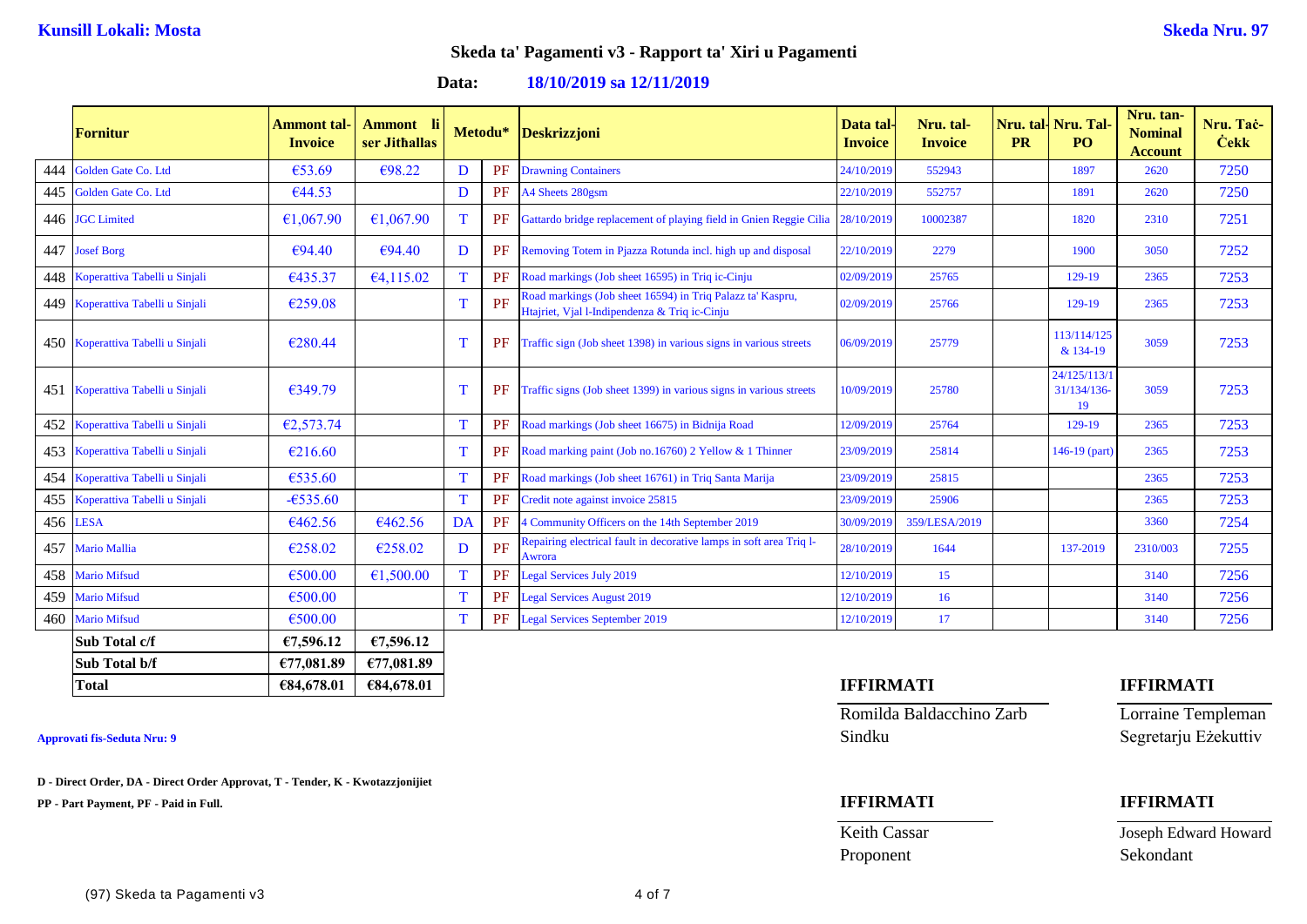**Data: 18/10/2019 sa 12/11/2019**

|     | <b>Fornitur</b>    | Ammont tal<br><b>Invoice</b> | Ammont li<br>ser Jithallas |             | Metodu*   | <b>Deskrizzjoni</b>                                           | Data tal<br><b>Invoice</b> | Nru. tal-<br><b>Invoice</b> | <b>PR</b> | Nru. tal- Nru. Tal-<br>PO <sub>1</sub> | Nru. tan-<br><b>Nominal</b><br><b>Account</b> | Nru. Tac-<br><b>Cekk</b> |
|-----|--------------------|------------------------------|----------------------------|-------------|-----------|---------------------------------------------------------------|----------------------------|-----------------------------|-----------|----------------------------------------|-----------------------------------------------|--------------------------|
| 461 | <b>Micamed Ltd</b> | €159.30                      | €2,048.48                  | T           | PF        | Shifting of lamp W351 from 48 to 52, Triq l-Gharusa Tal-Mosta | 07/10/2019                 | 3282                        |           |                                        | 3010                                          | 7257                     |
| 462 | <b>Micamed Ltd</b> | €112.10                      |                            | T           | PF        | <b>Street Lighting Maintenance (T001)</b>                     | 11/09/2019                 | 3430                        |           |                                        | 3010                                          | 7257                     |
| 463 | <b>Micamed Ltd</b> | $-6112.10$                   |                            | T           | PF        | Credit note against invoice 3430                              | 15/10/2019                 |                             |           |                                        | 3010                                          | 7257                     |
| 464 | <b>Micamed Ltd</b> | $\epsilon$ <sub>0.00</sub>   |                            |             | PF        | <b>Street Lighting Maintenance (W646)</b>                     | 30/09/2019                 | 3431                        |           |                                        | 3010                                          | 7257                     |
| 465 | <b>Micamed Ltd</b> | $\epsilon$ 0.00              |                            |             | <b>PF</b> | <b>Street Lighting Maintenance (T001)</b>                     | 03/10/2019                 | 3449                        |           |                                        | 3010                                          | 7257                     |
| 466 | <b>Micamed Ltd</b> | €23.60                       |                            | T           | PF        | <b>Street Lighting Maintenance (W120)</b>                     | 03/10/2019                 | 3455                        |           |                                        | 3010                                          | 7257                     |
| 467 | <b>Micamed Ltd</b> | €53.10                       |                            | Т           | PF        | <b>Street Lighting Maintenance (W285)</b>                     | 03/10/2019                 | 3462                        |           |                                        | 3010                                          | 7257                     |
| 468 | <b>Micamed Ltd</b> | €23.60                       |                            | т           | PF        | <b>Street Lighting Maintenance (W477)</b>                     | 03/10/2019                 | 3463                        |           |                                        | 3010                                          | 7257                     |
| 469 | <b>Micamed Ltd</b> | €23.60                       |                            |             | <b>PF</b> | <b>Street Lighting Maintenance (W487)</b>                     | 03/10/2019                 | 3464                        |           |                                        | 3010                                          | 7257                     |
| 470 | <b>Micamed Ltd</b> | €64.90                       |                            | $\mathbf T$ | PF        | <b>Street Lighting Maintenance (W249)</b>                     | 03/10/2019                 | 3465                        |           |                                        | 3010                                          | 7257                     |
| 471 | <b>Micamed Ltd</b> | €206.50                      |                            |             | PF        | <b>Street Lighting Maintenance (L354)</b>                     | 03/10/2019                 | 3467                        |           |                                        | 3010                                          | 7257                     |
| 472 | <b>Micamed Ltd</b> | €115.64                      |                            |             | PF        | <b>Street Lighting Maintenance (W735)</b>                     | 07/10/2019                 | 3478                        |           |                                        | 3010                                          | 7257                     |
| 473 | <b>Micamed Ltd</b> | €33.04                       |                            | т           | PF        | <b>Street Lighting Maintenance (W494)</b>                     | 07/10/2019                 | 3481                        |           |                                        | 3010                                          | 7257                     |
| 474 | <b>Micamed Ltd</b> | $\epsilon$ <sub>0.00</sub>   |                            | T           | PF        | <b>Street Lighting Maintenance (W731)</b>                     | 07/10/2019                 | 3486                        |           |                                        | 3010                                          | 7257                     |
| 475 | <b>Micamed Ltd</b> | €23.60                       |                            | T           | <b>PF</b> | <b>Street Lighting Maintenance (W698)</b>                     | 08/10/2019                 | 3493                        |           |                                        | 3010                                          | 7257                     |
|     | 476 Micamed Ltd    | €94.40                       |                            | T           | PF        | <b>Street Lighting Maintenance (W336)</b>                     | 08/10/2019                 | 3505                        |           |                                        | 3010                                          | 7257                     |
| 477 | <b>Micamed Ltd</b> | €206.50                      |                            | т           | PF        | <b>Street Lighting Maintenance (W848)</b>                     | 08/10/2019                 | 3506                        |           |                                        | 3010                                          | 7257                     |
| 478 | <b>Micamed Ltd</b> | €206.50                      |                            | $\mathbf T$ | PF        | <b>Street Lighting Maintenance (L151)</b>                     | 08/10/2019                 | 3507                        |           |                                        | 3010                                          | 7257                     |
|     | 479 Micamed Ltd    | €100.30                      |                            | T           | PF        | <b>Street Lighting Maintenance (T001)</b>                     | 08/10/2019                 | 3508                        |           |                                        | 3010                                          | 7257                     |
|     | Sub Total c/f      | €1,334.58                    | €2,048.48                  |             |           |                                                               |                            |                             |           |                                        |                                               |                          |
|     | Sub Total b/f      | €84,678.01                   | €84,678.01                 |             |           |                                                               |                            |                             |           |                                        |                                               |                          |

**D - Direct Order, DA - Direct Order Approvat, T - Tender, K - Kwotazzjonijiet**

**PP - Part Payment, PF - Paid in Full. IFFIRMATI IFFIRMATI**

## **Total €86,012.59 €86,726.49 IFFIRMATI IFFIRMATI**

Romilda Baldacchino Zarb Lorraine Templeman Approvati fis-Seduta Nru: 9 Sindku Segretarju Eżekuttiv

Proponent Sekondant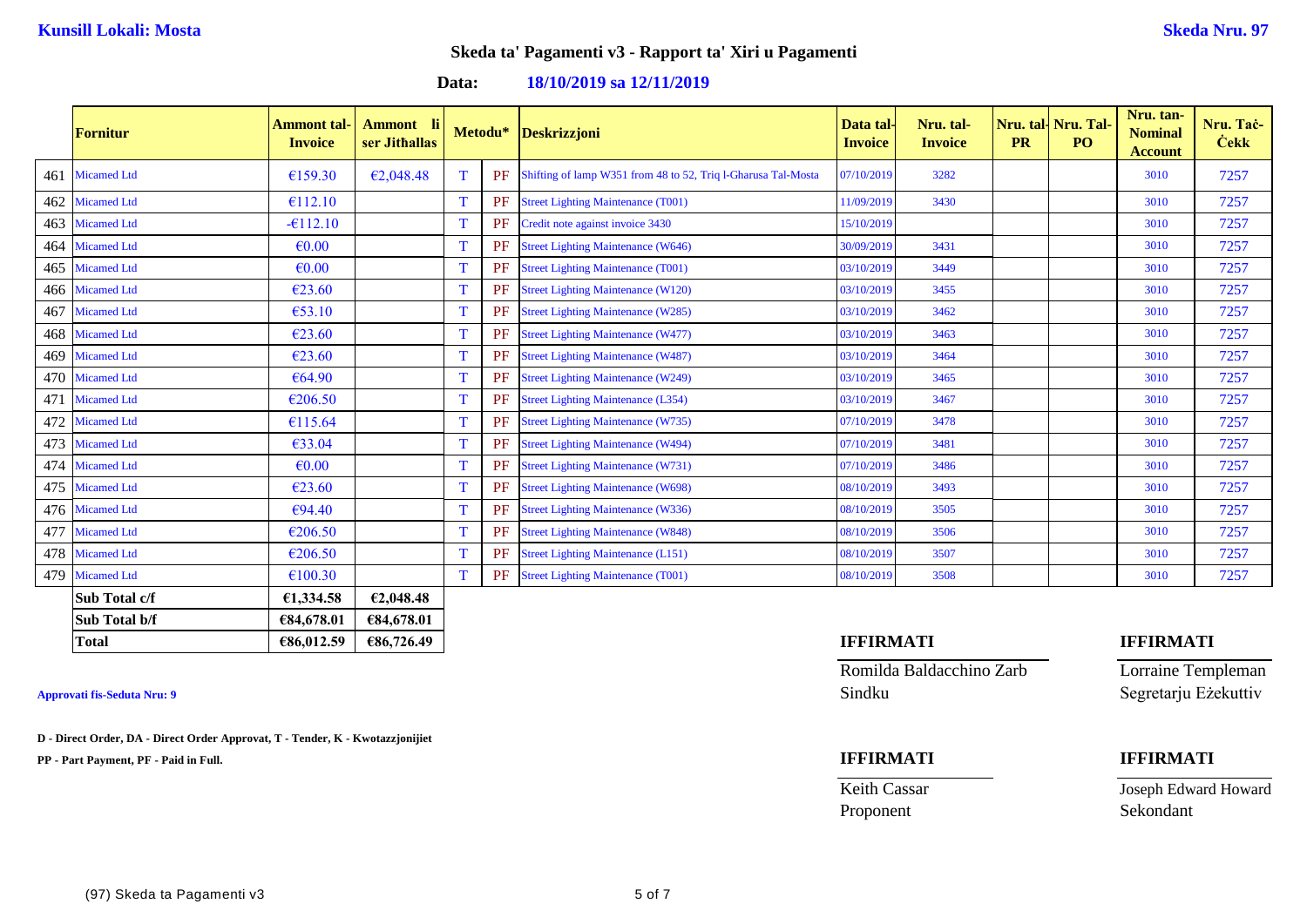## **Data: 18/10/2019 sa 12/11/2019**

|     | <b>Fornitur</b>                          | Ammont tal <sub>`</sub><br><b>Invoice</b> | <b>Ammont</b><br>ser Jithallas |   | Metodu* | <b>Deskrizzjoni</b>                                                         | Data tal-<br><b>Invoice</b> | Nru. tal-<br><b>Invoice</b> | <b>PR</b> | Nru. tal- Nru. Tal-<br>PO <sub>1</sub> | Nru. tan-<br><b>Nominal</b><br><b>Account</b> | Nru. Tac-<br><b>Cekk</b> |
|-----|------------------------------------------|-------------------------------------------|--------------------------------|---|---------|-----------------------------------------------------------------------------|-----------------------------|-----------------------------|-----------|----------------------------------------|-----------------------------------------------|--------------------------|
| 480 | <b>Micamed Ltd</b>                       | €23.60                                    |                                |   | PF      | <b>Street Lighting Maintenance (W082)</b>                                   | 08/10/2019                  | 3510                        |           |                                        | 3010                                          | 7257                     |
| 481 | <b>Micamed Ltd</b>                       | €94.40                                    |                                |   | PF      | <b>Street Lighting Maintenance (W137)</b>                                   | 10/10/2019                  | 3516                        |           |                                        | 3010                                          | 7257                     |
| 482 | <b>Micamed Ltd</b>                       | €100.30                                   |                                |   | PF      | <b>Street Lighting Maintenance (W886)</b>                                   | 14/10/2019                  | 3520                        |           |                                        | 3010                                          | 7257                     |
|     | 483 Micamed Ltd                          | €70.80                                    |                                |   | PF      | <b>Street Lighting Maintenance (W214)</b>                                   | 14/10/2019                  | 3521                        |           |                                        | 3010                                          | 7257                     |
| 484 | <b>Micamed Ltd</b>                       | €230.10                                   |                                |   | PF      | <b>Street Lighting Maintenance (W443)</b>                                   | 15/10/2019                  | 3529                        |           |                                        | 3010                                          | 7257                     |
|     | 485 Micamed Ltd                          | €94.40                                    |                                |   | PF      | <b>Street Lighting Maintenance (W885)</b>                                   | 15/10/2019                  | 3532                        |           |                                        | 3010                                          | 7257                     |
|     | 486 Micamed Ltd                          | €100.30                                   |                                |   | PF      | <b>Street Lighting Maintenance (W552)</b>                                   | 16/10/2019                  | 3533                        |           |                                        | 3010                                          | 7257                     |
| 487 | <b>Micamed Ltd</b>                       | $\epsilon$ <sub>0.00</sub>                |                                |   | PF      | <b>Street Lighting Maintenance (W626)</b>                                   | 16/10/2019                  | 3544                        |           |                                        | 3010                                          | 7257                     |
| 488 | Northern Cleaning Group Ltd              | €8,927.67                                 | €28,656.54                     |   | PF      | Collection of black bag waste July 2019                                     | 31/07/2019                  | <b>MST 7A/19</b>            |           |                                        | 3041                                          | 7258                     |
|     | 489 Northern Cleaning Group Ltd          | €9,619.70                                 |                                |   | PF      | Collection of Organic bag waste July 2019                                   | 31/07/2019                  | <b>MST 7B/19</b>            |           |                                        | 3041                                          | 7258                     |
|     | 490 Northern Cleaning Group Ltd          | €10,109.17                                |                                |   | PF      | Collection of black bag waste August 2019                                   | 31/08/2019                  | <b>MST 8A/19</b>            |           |                                        | 3041                                          | 7258                     |
| 491 | <b>Paramount Coaches</b>                 | €306.80                                   | €306.80                        | D | PF      | Transport service Harga to Marsa Sports Club 13/9/2019                      | 30/09/2019                  | 10008041                    |           | 1851                                   | 3360                                          | 7259                     |
|     |                                          |                                           |                                |   |         |                                                                             |                             |                             |           |                                        |                                               |                          |
|     | 493 Philip Azzopardi                     | €64.44                                    | €64.44                         | D | PF      | Reimbursement for cooking ingredients bought for cooking class<br>2/11/2019 | 01/11/2019                  |                             |           |                                        |                                               | 7260                     |
|     | 494 Philip Azzopardi                     | €2,460.45                                 | €2,460.45                      |   | PF      | Maintenance hand / messenger for the month of October 2019                  | 05/11/2019                  | 019/19                      |           |                                        |                                               | 7261                     |
|     | 495 Philip Azzopardi                     | €650.00                                   | €650.00                        | т | PF      | Use of van October 2019                                                     | 05/11/2019                  | 020/19                      |           |                                        |                                               | 7262                     |
|     | 496 Plan A Mosta                         | €40.00                                    | €40.00                         | D | PF      | 2 metal decorative Christmas trees                                          | 29/10/2019                  | #1                          |           | 1894                                   | 7310                                          | 7263                     |
| 497 | <b>PwC Malta Technology Services Ltd</b> | €185.85                                   | €185.85                        | K | PF      | IT Services rendered in September 2019                                      | 11/10/2019                  | MLT39200831                 |           |                                        | 3110                                          | 7264                     |
|     | Sub Total c/f                            | €33,077.98                                | €32,364.08                     |   |         |                                                                             |                             |                             |           |                                        |                                               |                          |
|     | Sub Total b/f                            | €86,012.59                                | €86,726.49                     |   |         |                                                                             |                             |                             |           |                                        |                                               |                          |

**D - Direct Order, DA - Direct Order Approvat, T - Tender, K - Kwotazzjonijiet**

**PP - Part Payment, PF - Paid in Full. IFFIRMATI IFFIRMATI**

## **Total €119,090.57 €119,090.57 IFFIRMATI IFFIRMATI**

Romilda Baldacchino Zarb Lorraine Templeman **Approvati fis-Seduta Nru: 9** Sindku Segretarju Eżekuttiv

Proponent Sekondant